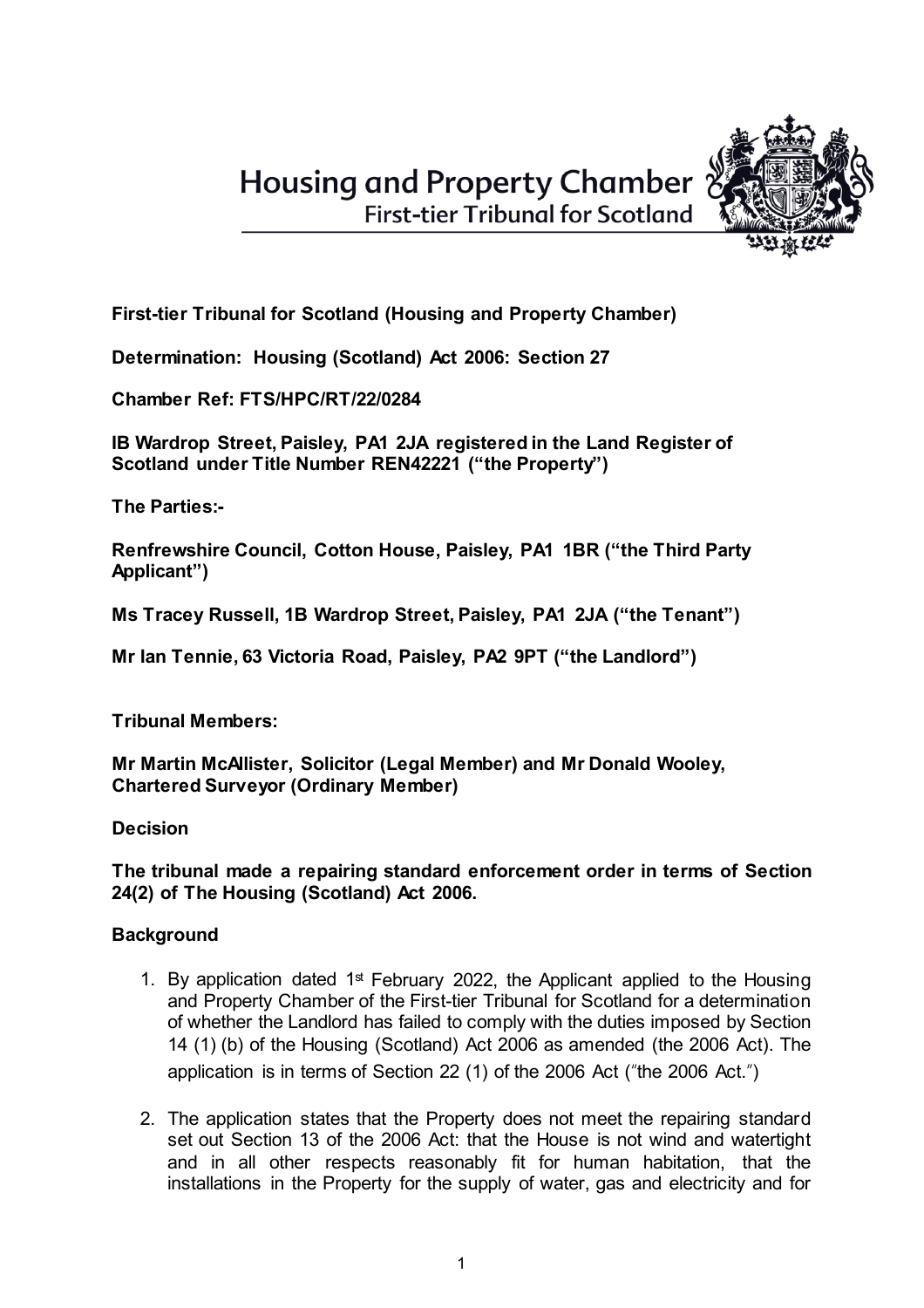sanitation, space heating and heating water are not in a reasonable state of repair and in proper working order, that the Property does not have satisfactory provision for detecting fires and for giving warning in the event of suspected fire and that the Property does not meet the tolerable standard. Specifically, the application states that the Landlord has failed to provide an electrical installation inspection report (EICR), that there were no smoke/ heat detectors installed in the Property, the hot water tap in the kitchen is defective and does not allow an adequate flow of water, that the electric shower is defective and frequently trips the circuit breaker when in use, that there is pigeon waste in the loft space and there is a large hole in the ceiling of a bedroom.

- 3. On 21<sup>st</sup> February 2022, a Notice of Acceptance was issued by a legal member of the Tribunal acting under delegated powers of the Chamber President.
- 4. On 29th March 2022, the Tribunal issued a Direction under Regulation 16 of the First-tier Tribunal for Scotland Housing and Property Chamber (Procedure) Regulations 2017 ("the Regulations") requiring the Landlord to produce an EICR (including PAT testing) and a copy of the tenancy agreement.
- 5. Neither the tenancy agreement or the EICR has been submitted in response to the said Direction.

### **Property Inspection**

6. The members of the tribunal inspected the Property on  $21<sup>st</sup>$  April 2022 and a copy of the ordinary member's Pre-hearing inspection summary and schedule of photographs is attached to this Decision. It is referred to for its terms.

## **The Hearing**

- 7. A Hearing was held by audioconference on 27th April 2022. The Applicant was represented by Mr Martin Salisbury, an officer of Renfrewshire Council and the Landlord was neither in attendance nor represented. The Tenant was not present.
- 8. Mr Salisbury was asked to comment on the pre hearing inspection report. He said that the findings in the report were consistent with what he had found when he inspected the Property in 2021.
- 9. Mr Salisbury said that, when he had inspected the Property, he had been advised by the Tenant that the gas boiler had been serviced. He said that he had not had sight of a Gas Safety Certificate.

#### 10.**Findings in Fact**

10.1 The Tenant and Landlord are parties to a tenancy for the Property.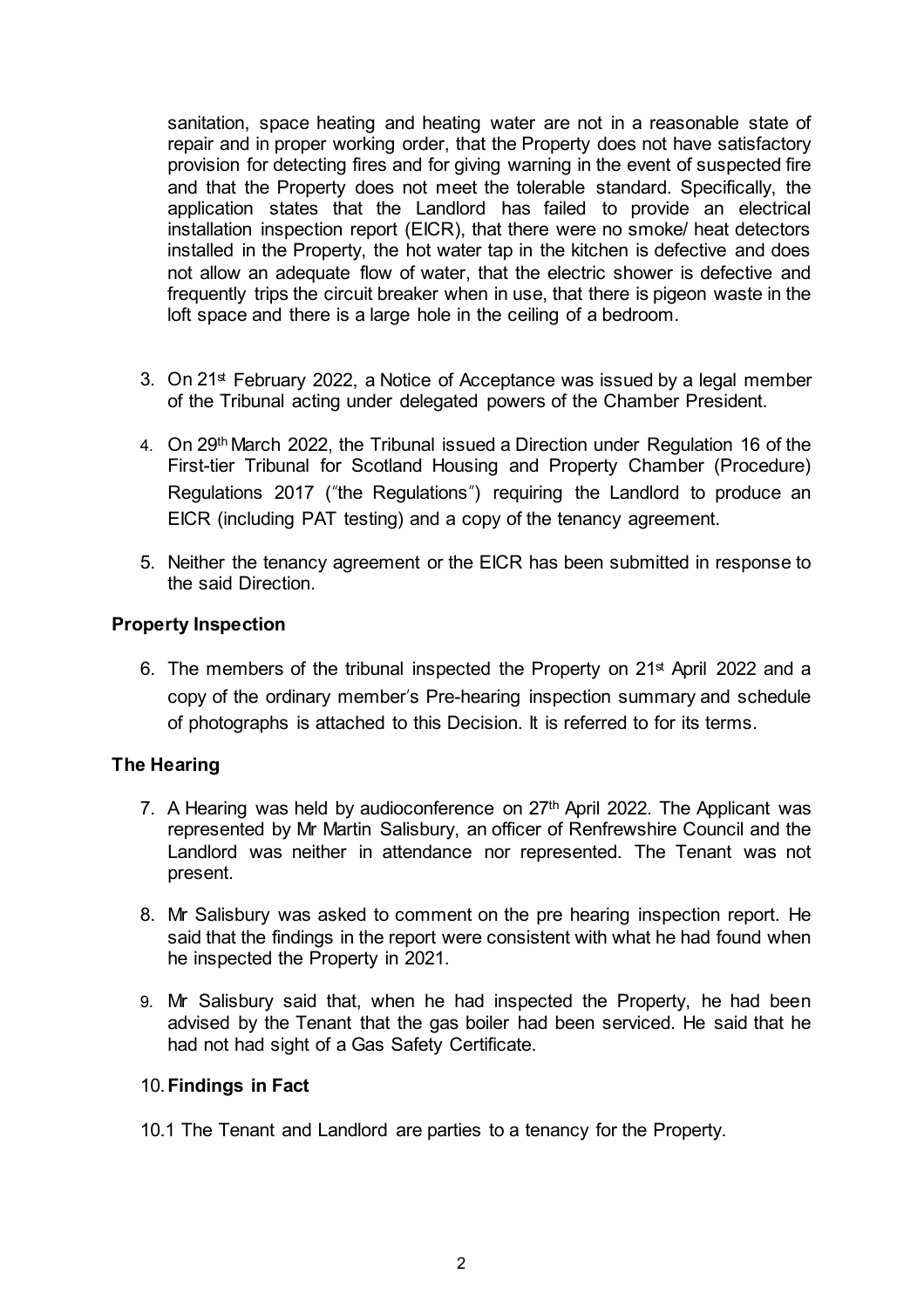- 10.2 The Landlord has not provided the Tenant with an electrical installation condition report or any Portable Appliance Test Certification (PAT) in relation to any electrical appliances originally provided by the landlord.
- 10.3 Neither the third party applicant nor the tenant's daughter, who provided access to the Tribunal, are aware if there is a valid and satisfactory gas certificate in relation to the property and none was visible during the inspection.
- 10.4 The Property does not have satisfactory provision for detecting fires and for giving warning in the event of suspected fire.
- 10.5 The loft area of the Property contains pigeon droppings.
- 10.6 There is a hole in the ceiling of one of the bedrooms.
- 10.7 The hot water tap in the kitchen is defective.
- 10.8 There is damage to the plaster of the ceiling of the upper hallway.

### **Reasons**

- 11.The tribunal did not have a full copy of the tenancy agreement but it did have a copy of what appeared to be the last page of a short assured tenancy agreement which had been signed by the Landlord and the Tenant and which is dated 21st December 2014.
- 12.The tribunal relied on what it had seen at the inspection with regard to the condition of the Property and which is detailed in the attached Pre-hearing inspection summary and schedule of photographs.
- 13.The tribunal had directed the Landlord to provide the appropriate electrical installation condition report and PAT testing documentation for any portable appliances supplied by the Landlord. The documents were to be provided by 15<sup>th</sup> April 2022 and the Landlord has not done so.
- 14.At the Inspection, the tribunal had tried the hot water tap and had found that it was not functioning properly and that it provided an inadequate flow of water.
- 15.The members of the tribunal had been shown a bedroom where there was a significant hole in the ceiling allowing sight of the loft where pigeon droppings were evident. It seemed likely to the tribunal that such droppings would be present throughout the loft area. The condition of the room was such that the tribunal formed the view that it was uninhabitable and the Tenant's daughter who was present at the inspection confirmed that the room had not been able to be used for some years.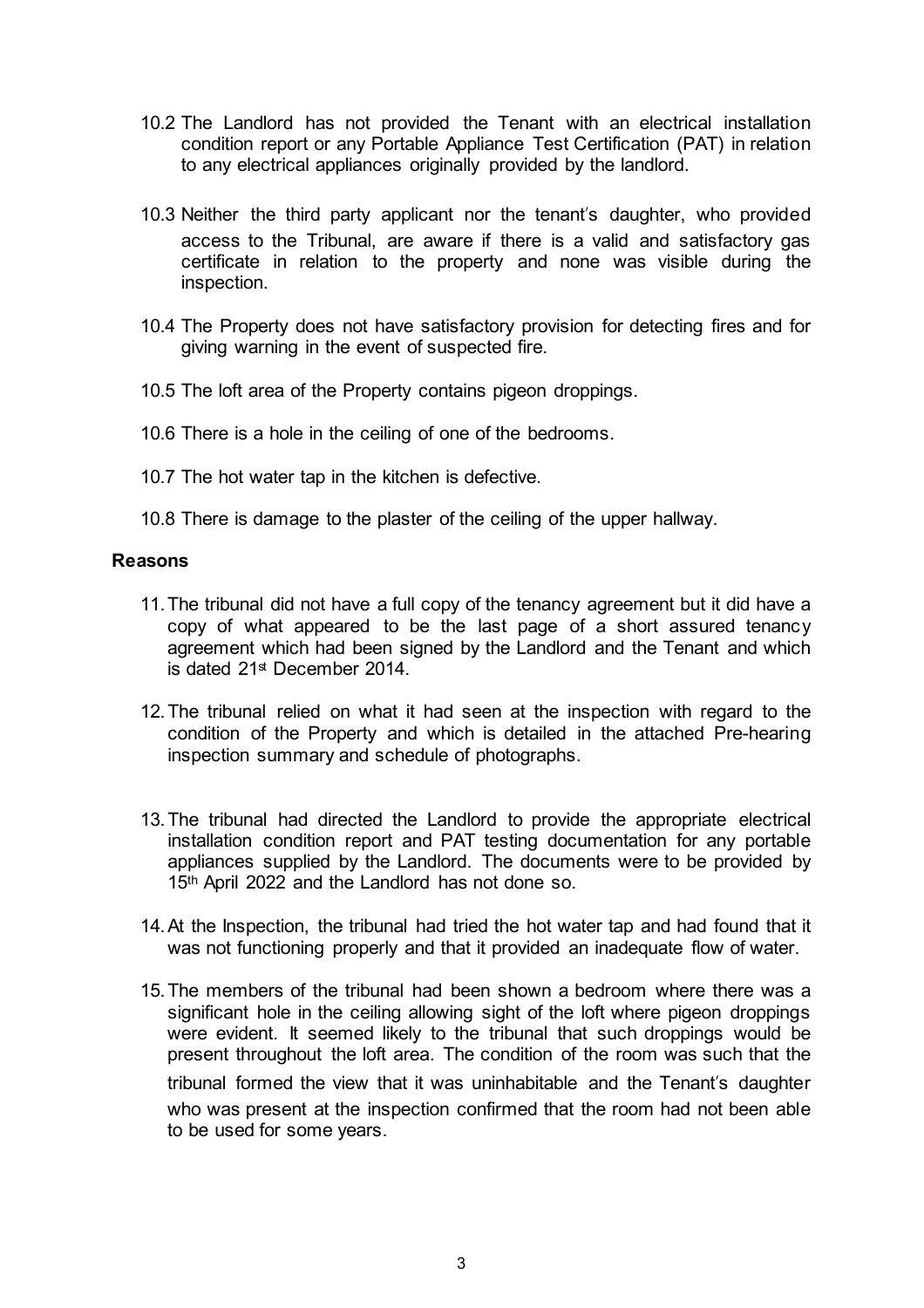- 16.In addition to the matters referred to in the application, the tribunal noticed damage to the upper floor ceiling plaster and this is shown in photograph 11 of the attached report.
- 17. It is a requirement of landlords to comply with the regulations in relation to gas and electrical systems because of the clear health and safety implications. In the case of the Property, the members of the tribunal were concerned at the lack of the EICR and that the Landlord has not responded to the Direction which had been served on him.

## **Disposal**

18.The tribunal determined that a repairing standard enforcement order (RSEO) be made in the following terms;

The Landlord is required to:

- **18.1 Produce a current Electrical Installation Condition Report (EICR) for the Property and PAT testing certificates in respect of those electrical appliances provided by the landlord. The Reports require to be prepared by an electrician registered with SELECT, NICEIC NAPIT or other accredited registered scheme who is either employed by a firm that is a member of such accredited scheme or is a self–employed member of such a scheme. The Report requiresto have no recommendations in the C1 or C2 category.**
- **18.2 Install smoke detectors within the living room, hall and upper floor landing and a heat detector in the kitchen, ensuring that they are all interconnected, fully functional and meet the requirements contained within the Housing (Scotland) Acts 1987 and 2006, as subsequently amended by the Modification of the Repairing Standard Regulations 2019.**
- **18.3 Produce a reportfrom a suitably qualified Gas Safe Registeredengineer, supported by a valid and satisfactory gas safety certificate, confirming that the boiler, providing hot water to all relevantfittings in the property, is in proper working order and that there is an appropriate volume and supply of hot water to both the kitchen and bathroom. Any recommendations contained within the report regarding hot water supply issues to these areas should be addressed and repaired by an appropriate contractor.**
- **18.4 Instruct a suitably qualified contractor to repair and or renew the defective ceiling plaster within the second bedroom, removing all associated debris and pigeon droppings around and above the affected**